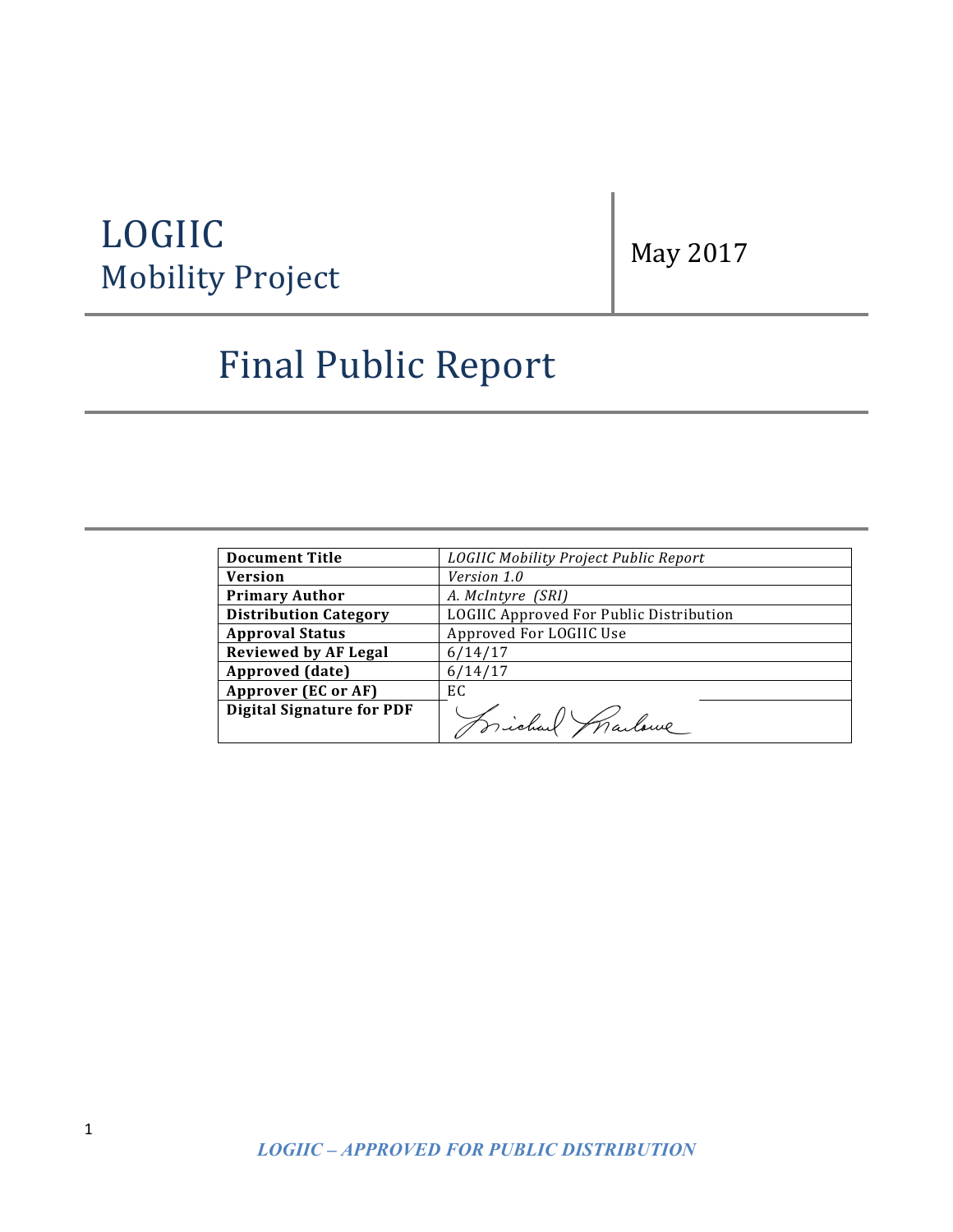## **EXECUTIVE SUMMARY**

The LOGIIC<sup>1</sup> Consortium was established by members of the oil and gas industry in partnership with the Cybersecurity Research and Development Center (CSRDC) of the U.S. Department of Homeland Security (DHS), Science and Technology Directorate (S&T) to review and study cybersecurity issues in Industrial Automation and Control Systems (IACS) which impact safety and business performance as they pertain to the oil and gas sector. LOGIIC has sponsored research initiatives that involve the interests of oil and gas sector stakeholders.

The LOGIIC Mobility Project focused on the assessment and analysis of Industrial Automation and Control Systems (IACS) data movement to mobile devices. These devices may exist on the plant floor or entirely offsite. This project evaluated the security of the device, application, base server architecture, data at rest, and data in motion.

In the recent past, mobility options have expanded well beyond the enterprise level and into the industrial control space. Speed and efficiency of decision-making has created a demand for increased awareness of real time activities in the control center, without the physical boundaries of the site. To meet this demand, automation vendors and third party vendors have created a host of mobility applications to display the activities of the IACS system on mobile devices. Some applications present data, while others provide the capability to perform control functions.

LOGIIC conducted a series of research surveys and studies to identify product offerings in the marketplace, their applicability to Industrial Automation and Control Systems (IACS) environment, and their cybersecurity capabilities. Hands-on assessment activities conducted in an IACS environment evaluated the security of mobile solutions.

The scope of this project included an assessment of risks in data transmission, end devices and/or applications, mobile architecture, and operational use. To identify technical findings and risks, LOGIIC conducted hands-on testing activities. The mobility solutions assessed contained combinations of native applications, iOS and Android, and web-based applications accessible from common browser technology. The objectives of these activities focus on answering key technical questions related to the use of mobility in IACS and operational environments.

The objective of this report is to convey important factors that should be weighed when considering a mobility solution in the IACS environment and to support a dialogue between asset owners and automation vendors. This project identified technical and operational findings in mobility solutions assessed in an IACS laboratory environment. These findings include:

### • **Common Risks in Native Applications**

 

These include risks that exist due to the application not making use of the platform's security options, or those options are not present in the platform. Examples include certificate validation, pinning, jailbreak detection, debug detection, Automatic Reference Counting, and other mechanisms.

 $1$  LOGIIC - Linking the Oil and Gas Industry to Improve Cybersecurity.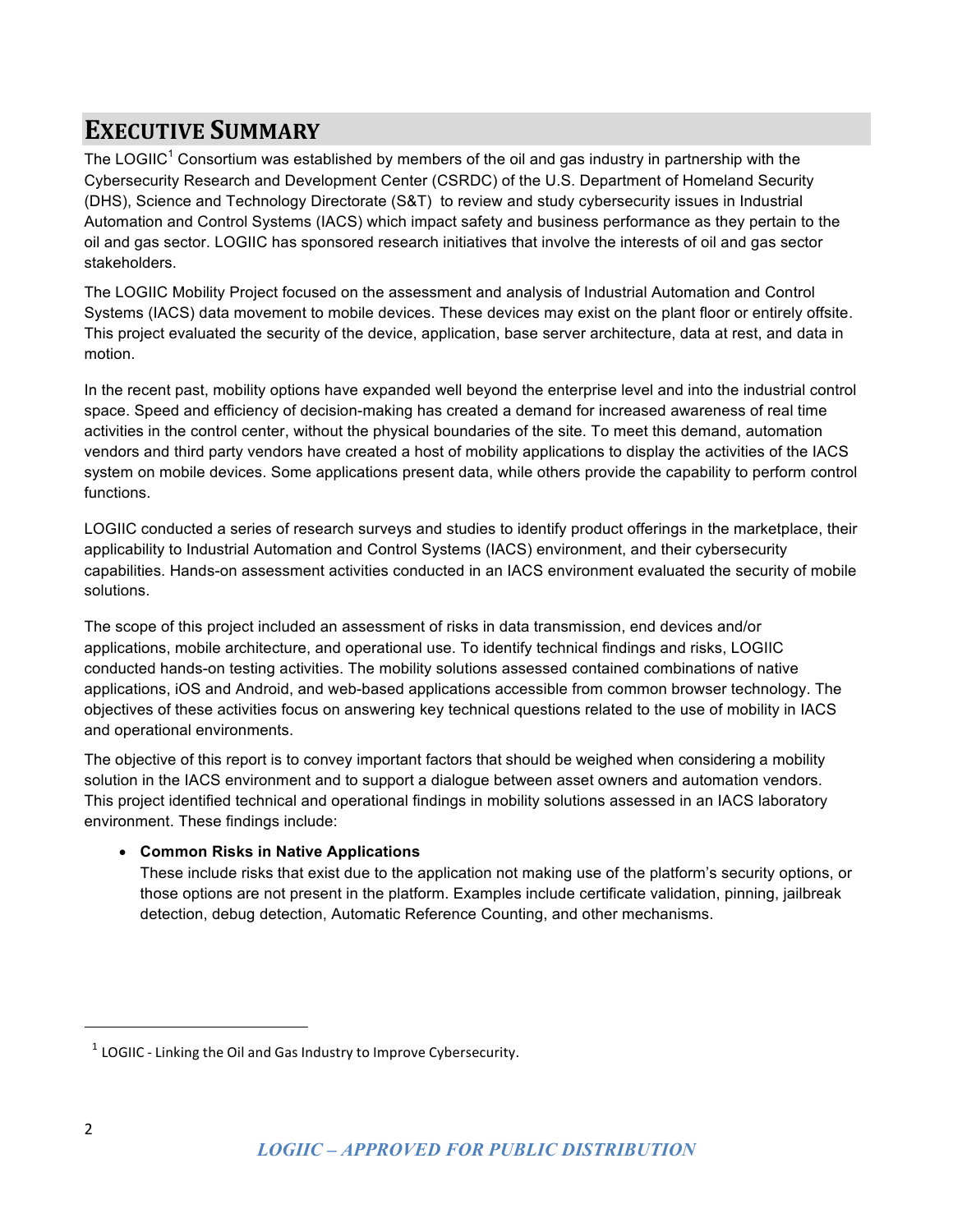#### • **Common Risks in Web Applications**

Like native applications, web applications have common risks. While they may require a more sophisticated threat and effort, these risks can have a high impact if they are successfully exploited. Examples include cross site scripting vulnerabilities, session handling and termination risks, and mishandled cookies.

#### • **Platform Risks**

Throughout the assessments, conclusions were derived about the attack surface available on the differing mobile device platforms. At the time of testing, the attributes of the Android platform led to a greater attack surface than iOS. Android and iOS have differing Transport Layer Security (TLS) version requirements, key handling, and signature verification processes.

#### • **Connectivity**

A spectrum of vendor solutions exist that vary in their design and connection to the IACS network. Many vendors offer 'internal' and 'external' connection options. Vendors also differ in the central management of the solution. Asset owners should perform a risk analysis, based on their own operations, to select a solution within the spectrum of vendor offerings that best meets objectives within their security and policy framework.

#### • **Nature of Mobility**

A number of security and operational findings can be identified from the very nature of a mobile solution. These solutions are implemented to move data and situational awareness information outside the physical boundaries of a control center or site. Technical mechanisms and operational policies that mitigate risk and control access to high-value data must be considered. A level of ongoing management of numerous mobile devices must also be considered by the asset owner.

#### • **Device Handling**

Mobile devices can be difficult to fully protect, both from a physical security aspect, and a protection of unauthorized view. Display of data or alerting would need to be carefully considered and controlled by the user. Single-user devices may be necessary to prevent unauthorized access to data. If a mobile device retains data, alerts, login information, or other application data, policies and procedures should exist for decommissioning or reuse of a device.

#### • **Supply-Chain Components**

With the use of web and application tools and components, new security risks may be introduced that become inherent to the broader solution. The efficiency and flexibility that these tools can add to the development cycle are beneficial to the vendor and ultimately to the end user. However, neither the vendor nor the end user may have the ability to mitigate these vulnerabilities.

#### • **Installation, Maintenance, and Management**

As with the implementation of any new technology in the IACS environment, the installation and ongoing maintenance of the solution should be considered. Once implemented, ongoing management and maintenance should be considered at several levels including the server, application, users, and devices.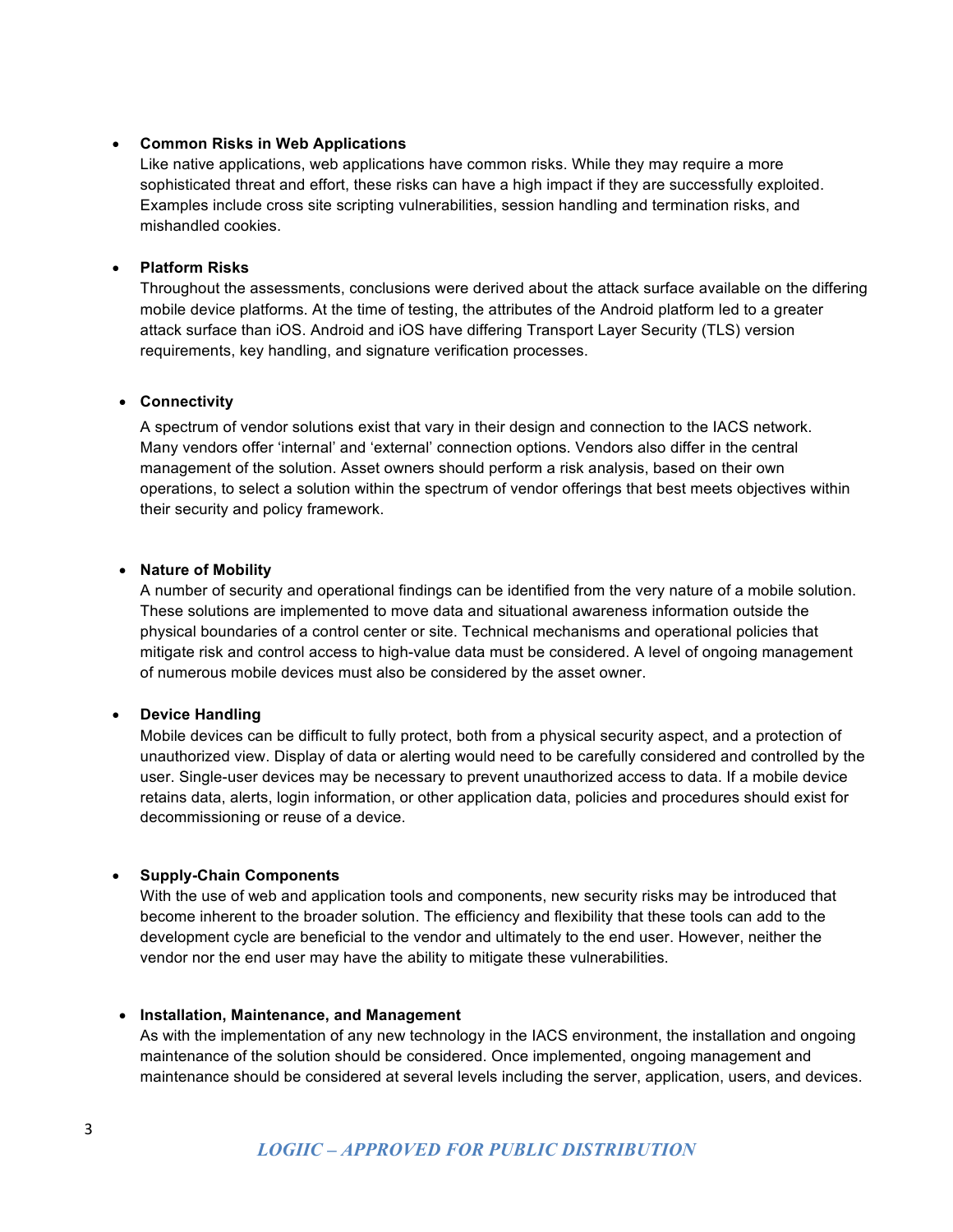The implementation of new technologies in a critical operational environment requires careful evaluation and planning to ensure protection of core IACS assets, data, and operational stability. This project concludes that implementing mobility in this environment can be done securely if technical and design aspects are managed with appropriate security controls. Likewise, life-cycle management is required to ensure a level of security is maintained in the mobile architecture.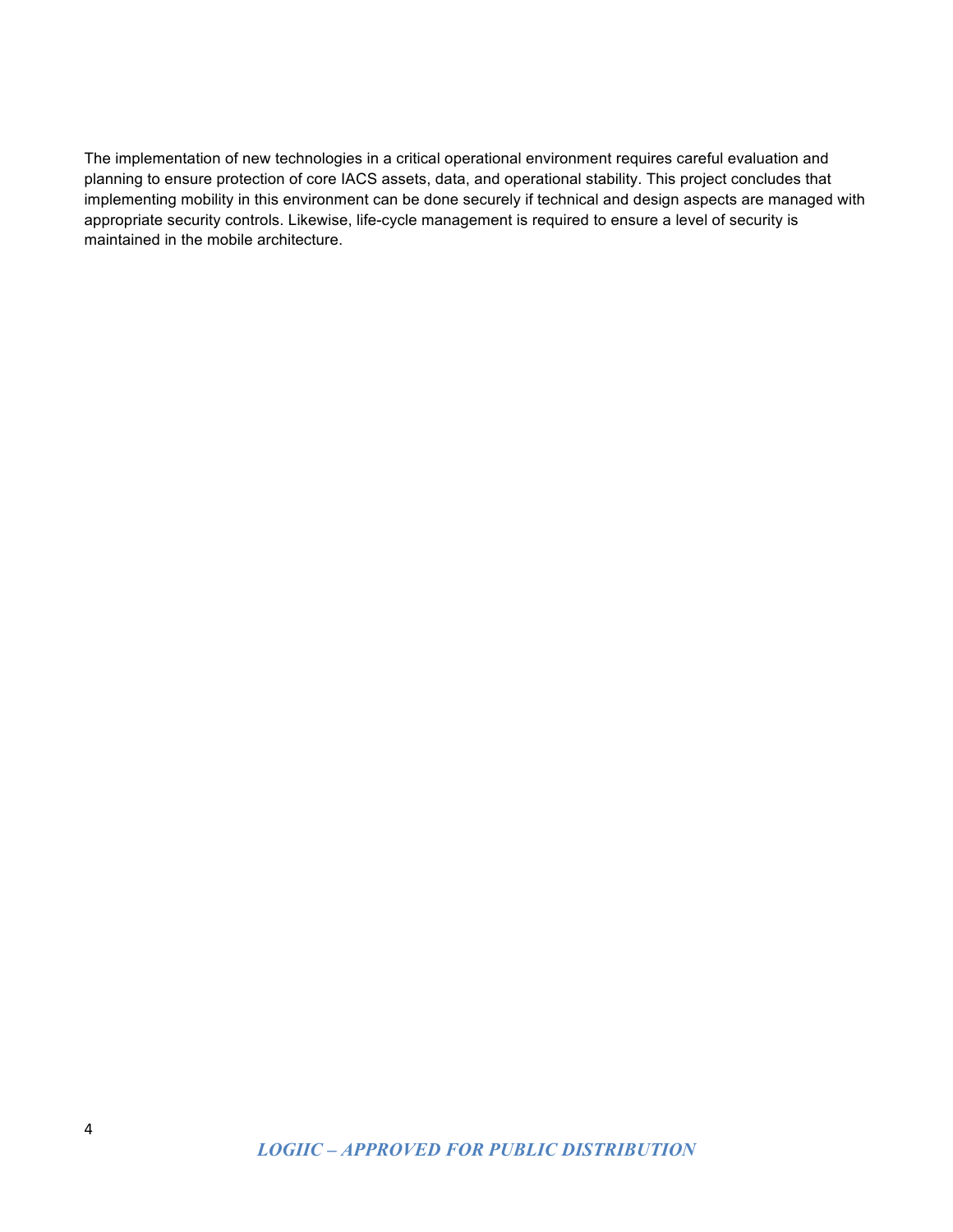## **Table of Contents**

| $\mathbf{1}$   |  |
|----------------|--|
| $\overline{2}$ |  |
| 3              |  |
|                |  |
|                |  |
|                |  |
| 4              |  |
|                |  |
|                |  |
|                |  |
| 5.             |  |
|                |  |
|                |  |
|                |  |
|                |  |

# **Table of Figures**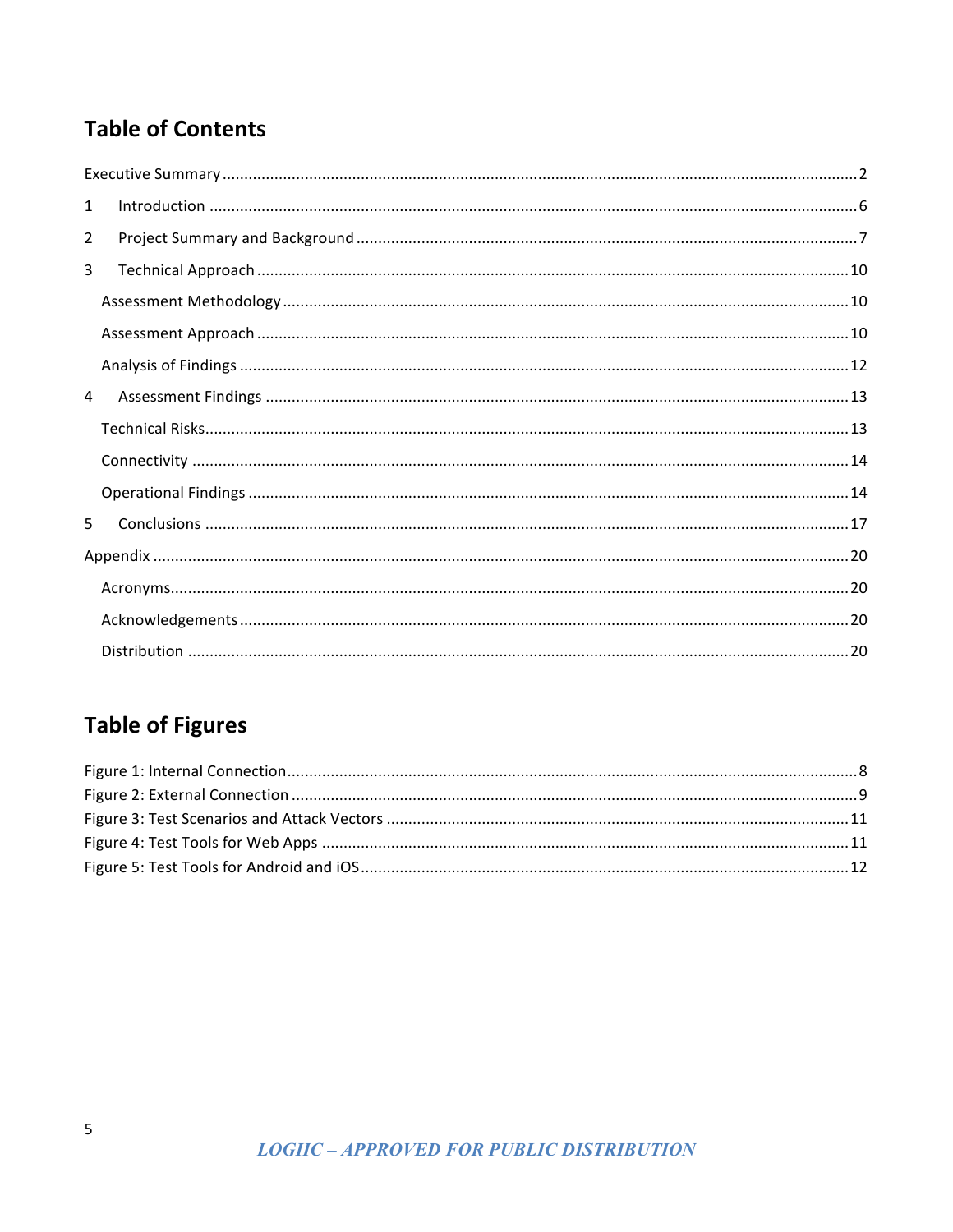### **1 INTRODUCTION**

The LOGIIC program was established to review and study cybersecurity issues as they pertain to the oil and gas sector, and has sponsored research initiatives that involve the interests of oil and gas sector stakeholders. LOGIIC initiatives are applicable to many industries with control systems.

The LOGIIC Mobility Project focused on the assessment and analysis of Industrial Automation and Control Systems (IACS) data movement to mobile devices. These devices may exist on the plant floor or entirely offsite. This project evaluated the security of the device, application, base server architecture, data at rest, and data in motion.

In the recent past, mobility options have expanded well beyond the enterprise level and into the industrial control space. Speed and efficiency of decision-making has created a demand for increased awareness of real time activities in the control center, without the physical boundaries of the site. To meet this demand, automation vendors and third party vendors have created a host of mobility applications to display the activities of the IACS system on mobile devices. Some applications present data, while others provide the capability to perform control functions.

Based on surveys of the LOGIIC members, expanded use of mobile solutions is likely to occur over the next two years. An understanding of the security aspects and operational requirements of these solutions will assist asset owners in choosing a solution that best fits their risk portfolio.

Expanding upon the present day focus on securing control center perimeter networks, an analysis must be performed on the security ramifications of moving IACS data, and possibly control, to mobile devices. Deploying mobile capabilities requires significant effort and cost. Like other large technology roll-outs, a risk assessment of these mobile technologies should occur to fully understand the potential vulnerabilities, needed mitigations, and life-cycle management aspects of using mobility in the IACS environment.

LOGIIC conducted a series of research surveys and studies to identify product offerings in the marketplace, their applicability to an IACS environment, and their cybersecurity capabilities. Solutions provided by automation vendors and third-party vendors were included in the project.

Given the rapid deployment of mobile technology in the operational space and the interests of the LOGIIC members, this project was developed to present an understanding of security risks and needed mitigations in an implementation of mobile solutions that handle IACS data. This project identified security aspects that must be considered when implementing a mobile solution for the purpose of optimizing IACS decisions and increasing awareness, as well as the needs for overall life-cycle management

The objective of this report is to convey important factors that should be considered when selecting and implementing a mobility solution in the IACS environment. The intended audience for this report is the IACS technical and security communities, and automation and security vendors.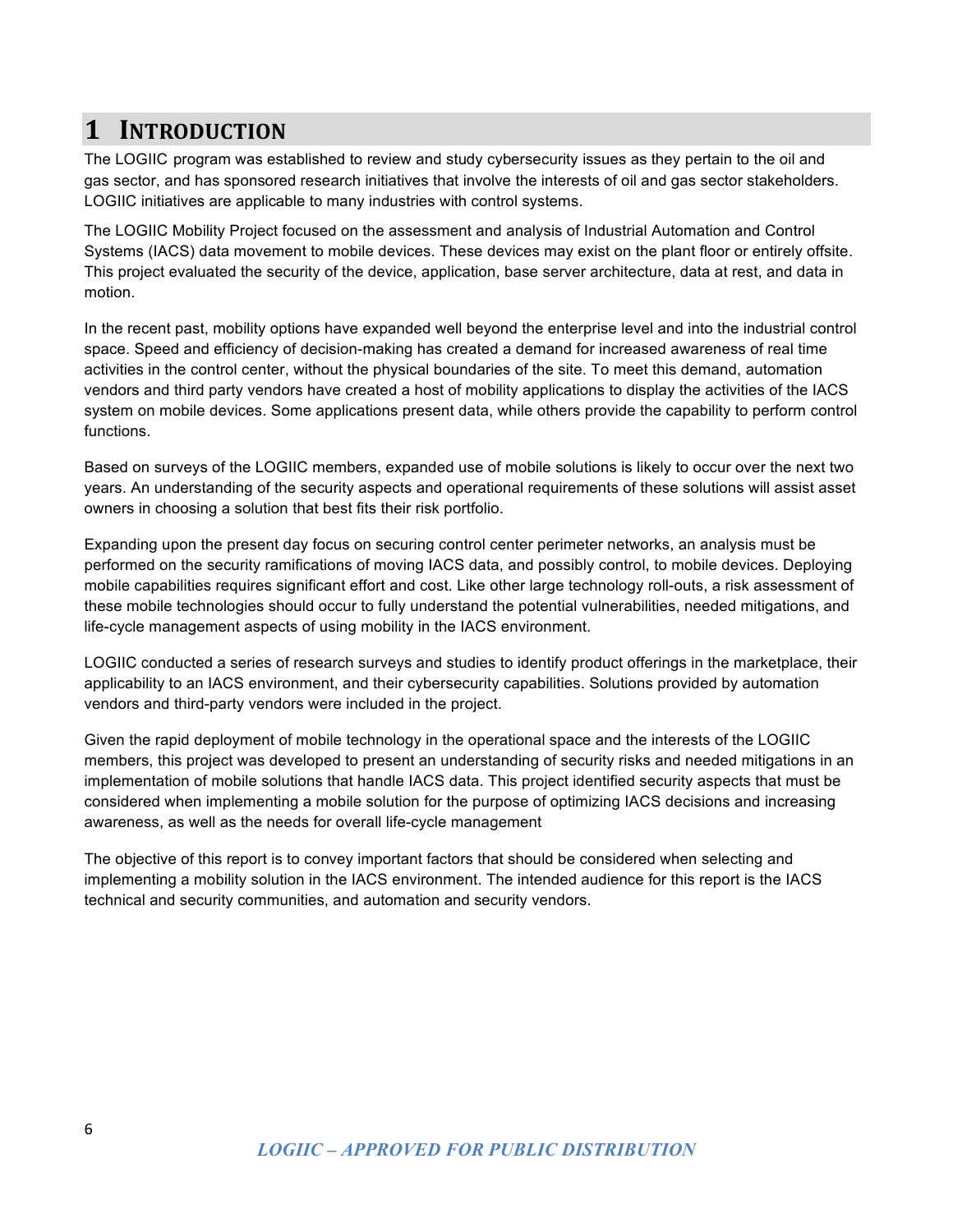# **2 PROJECT SUMMARY AND BACKGROUND**

The LOGIIC Mobility Project was established and defined by the LOGIIC members (Technical Team, Executive Committee, and the DHS sponsor). Automation vendors were engaged and invited to participate in an assessment.

The broad project objective is to evaluate the mobility solutions currently available in the market. These solutions provide connectivity to the Industrial Automation and Control System (IACS) environment from outside the physical boundaries of the control center. Mobility solutions provide data and connectivity to the core IACS environment to support decisions and increase situational awareness.

A data transfer survey conducted in December 2014 showed that data movement outside the IACS environment was a significantly important topic to the LOGIIC members. That study included mobility as a sub-topic for data transfer. In November 2015, a second survey was conducted that focused on the use of mobility and collected the opinions of the LOGIIC members. Findings indicated that members recognize the rapid market and technology changes with mobility, as well as its role in movement of data outside the core control center.

Findings of the member survey included:

- Over half of the LOGIIC member companies are currently using a mobility solution
- Many members plan to implement a new solution or expand their current solution in the near future.
- Automation vendor accreditation is clearly important to the members
- Members are tentative about the capabilities that should be available in a mobility solution
- While all agree that IACS staff should be able to read data using a mobile tool, only some would consider the ability to perform control remotely

The scope of this project included an assessment of risks in data transmission, end devices and/or applications, mobile architecture, and operational use. To identify technical findings and risks, LOGIIC conducted hands-on testing activities. The objectives of these activities focus on answering key technical questions related to the use of mobility in IACS and operational environments.

- What security controls are required on the end devices? Are some devices more secure than others?
- What is provided by the vendor? Can a third-party mobile device be used?
- What security controls are required to secure the server or application?
- How do the mobile devices connect to the server?
- What functionality is provided within the application? Read data only, or perform control?
- What security controls are required to maintain the integrity of data in transit?
- Is data stored on the device?
- What authentication mechanisms are in place?

Nearly all automation vendors provide a form of mobility for IACS data. These capabilities can be at the application level or full hardware devices. This project focused on technologies that are commercially available from automation vendors and third-parties. App-only solutions available on iTunes or the App Stores were not included.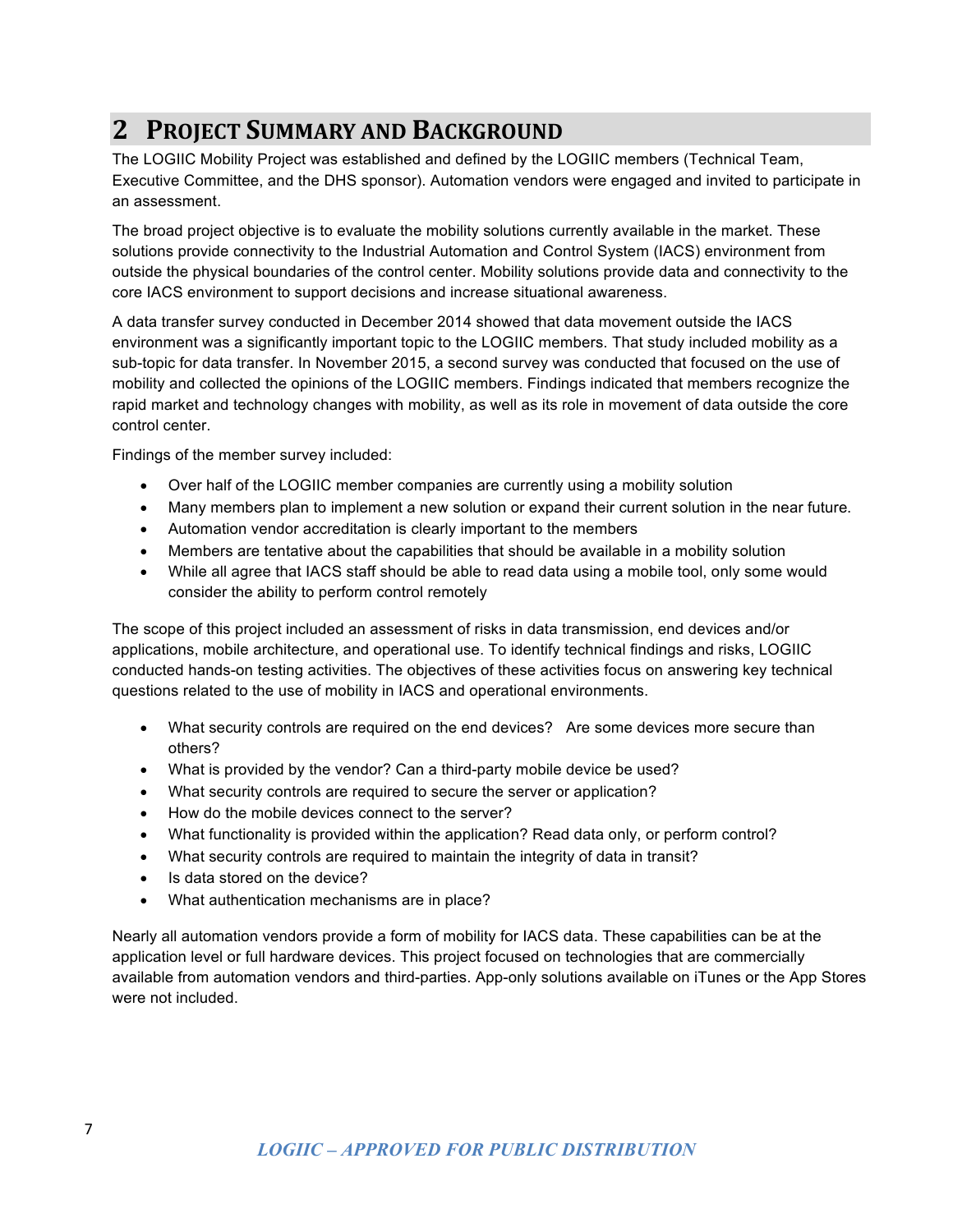Vendors offer different connectivity options. Unless purely hosted and maintained by the vendor at their site, most mobile solutions are implemented at the asset owner site. Vendors offer internal and external connection options. Internal connections indicate that a mobile user is wirelessly connected to the IACS network, such as plant floor, or demilitarized zone (DMZ) at Level 3.5. Some solutions offer an internal user connection at the enterprise Level 4 (Figure 1). External connections are typically mobile users who are connecting through an Internet connection and through Level 4 to reach a server (Figure 2). Exact definitions vary depending upon the vendor.



**Figure 1: Internal Connection**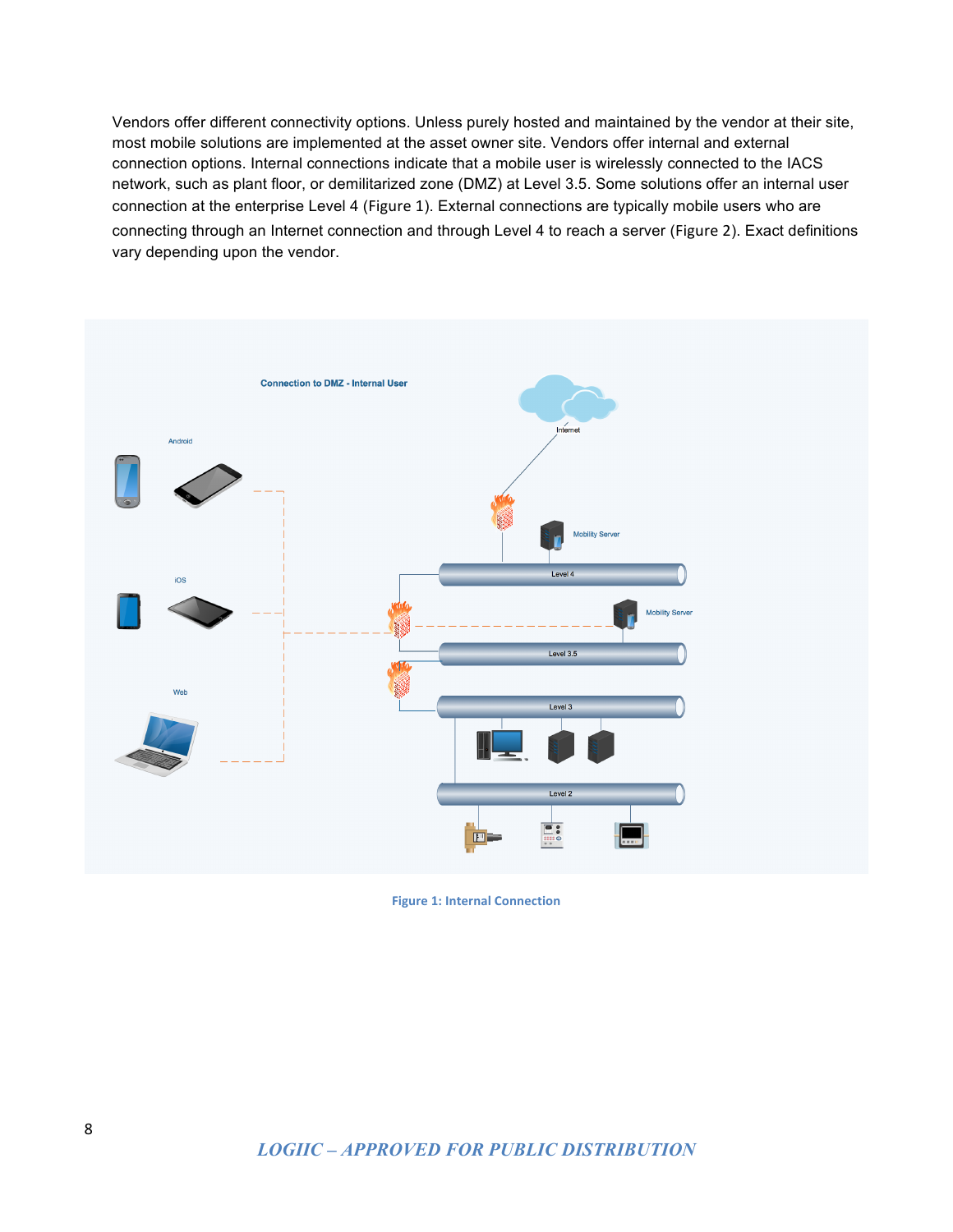

**Figure 2: External Connection**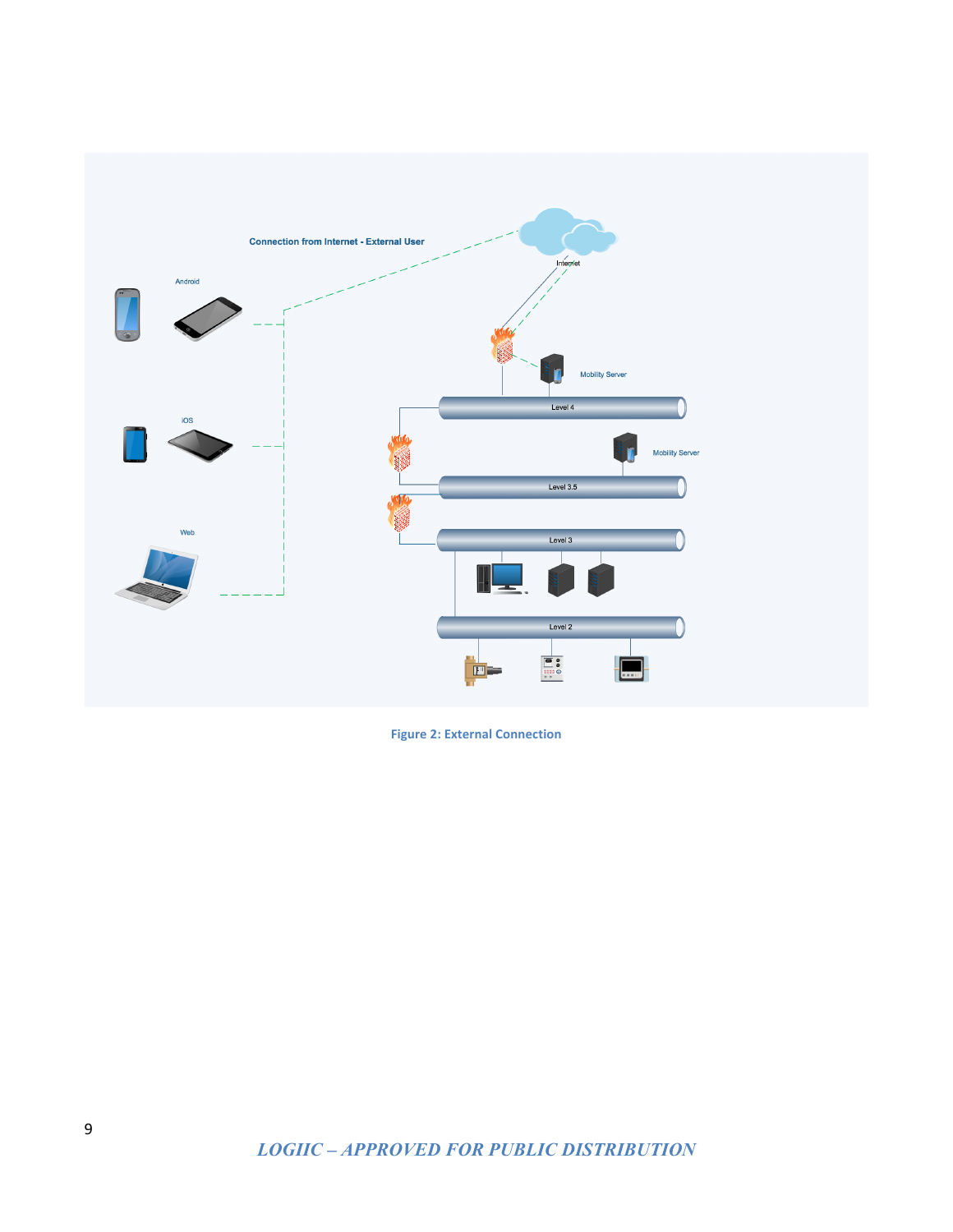# **3 TECHNICAL APPROACH**

Technical surveys, market reviews, and engagement with automation vendors contributed to defining the project scope and individual test scenario. Assessment and analysis followed a standard approach and used previously tested assessment methodologies. The details of the approach are outlined in this section.

### **Assessment Methodology**

LOGIIC consistently bases all assessments on the foundational risk equation, where *Risk = Threat x Vulnerability x Consequence*, to ensure that all testing expresses a plausible threat that is applicable to the oil and gas industry. The assessment scope and individual test scenarios were defined by characterizing risk in terms of threat, vulnerability and consequence.

After selecting an automation vendor and a subject matter expert (SME) in testing data transfer technologies, the team developed a Test Plan that identified test scenarios and rules of engagement. The automation vendor provided network and design diagrams in advance. Because test cases were developed with this architecture knowledge, the assessments were considered partial-knowledge assessments. While in the laboratory, each participating vendor provided a demonstration and overview of their systems.

The assessments for each device or system of devices used the following high-level steps:

- 1. Reconnaissance
- 2. Information Capture/Data Retrieval Attempts
- 3. Targeted Attack
- 4. Denial of Service (DoS)

As with the standard LOGIIC assessment approach, attacks were only considered viable if they were traceable and reproducible.

While technical activities, such as reconnaissance and attack, formed the basis for most of the assessment findings, observations about interactions with devices, setup, and troubleshooting provided valuable information for the LOGIIC team. Performance of security features, resilience, and robustness were measured by technical results and by general observations during the assessment.

#### **Assessment Approach**

Multiple mobility solutions provided by automation vendors and relevant third-party vendors were assessed during this project. The LOGIIC team and SME developed test vectors and test scenarios to answer key questions of specific interest to the LOGIIC members. Example test vectors were used by the SME to develop broader test scenarios and select applicable tools (Figure 3).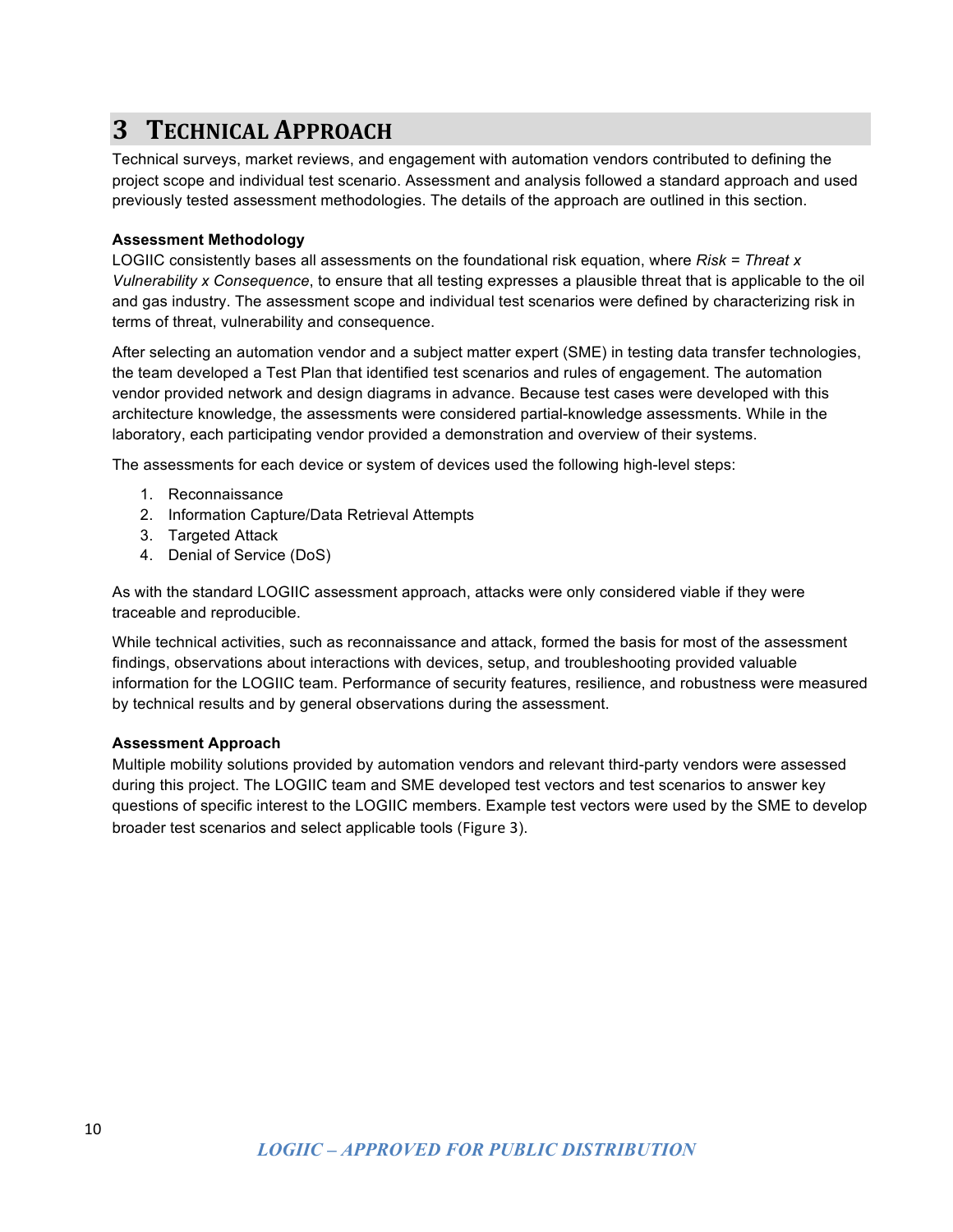| <b>Example Test Scenarios and Attack Vectors</b>        |  |  |
|---------------------------------------------------------|--|--|
| Packet captures (between mobile application and server) |  |  |
| Data storage and leakage                                |  |  |
| Insecure communication                                  |  |  |
| Application authentication and authorization            |  |  |
| Cryptographic algorithm and key management              |  |  |
| Session management                                      |  |  |
| Client-side injection                                   |  |  |
| Server-side controls                                    |  |  |
| Reverse engineering and binary protections              |  |  |
| Code analysis (fuzzing, user input, etc.)               |  |  |
| Default application configuration                       |  |  |
| Applicable existing exploits                            |  |  |

**Figure 3: Test Scenarios and Attack Vectors**

The SME conducted the test scenarios using their attack methods, payloads, and equipment. Each assessment included vendor setup and a pre-work phase conducted by the SME. The pre-work phase included connection of test equipment, network validation, reconnaissance, and traffic capture. During the pre-work and testing phases, the SME used publicly available tools and SME-developed customized scripts.

The mobile solutions tested offered native applications in Android and iOS platforms and web-based applications. These platforms created different attack vectors that required various tools. The following tools were used on these platforms during the pre-work and testing phases (Figure 4).

| <b>Test Tools</b>                                                    |
|----------------------------------------------------------------------|
| <b>Web App Tools</b>                                                 |
| Wireshark <sup>®</sup> (Network traffic monitor)                     |
| Burp Suite (Web Application Testing Platform)                        |
| SSLstrip (HTTPS stripping attacks)                                   |
| Nessus <sup>®</sup> (Vulnerability scanner)                          |
| SQLiteSpy (Evaluate sqlite database files)                           |
| sqlmap <sup>®</sup> (SQL injection tool)                             |
| Kali Linux <sup>™</sup> (Linux distribution for penetration testing) |
| SoapUI Pro (Automated REST service scanner)                          |

**Figure 4: Test Tools for Web Apps**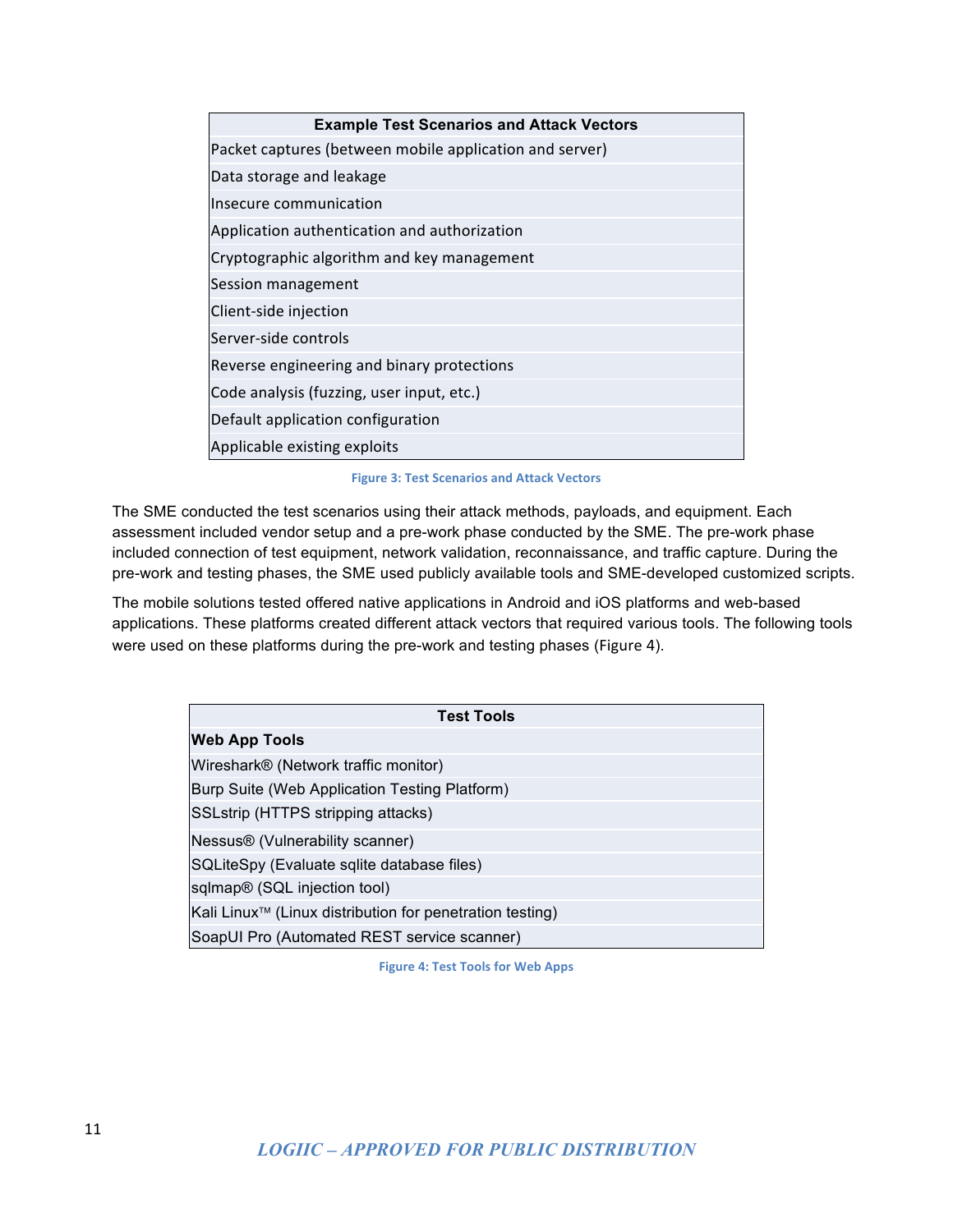| <b>Test Tools</b>                                                    |
|----------------------------------------------------------------------|
| <b>Android and iOS Tools</b>                                         |
| Wireshark® (Network traffic monitor)                                 |
| Burp Suite (Web Application Testing Platform)                        |
| ADB (Android debugger)                                               |
| Jadx (Dex to Java decompiler)                                        |
| SSLstrip (HTTPS stripping attacks)                                   |
| Nessus® (Vulnerability scanner)                                      |
| Apktool (Android APK reverse engineering tool)                       |
| drozer (Android security framework tool)                             |
| SQLiteSpy (Evaluate sqlite database files)                           |
| Otool (Object file display tool)                                     |
| ondeviceconsole (Tool to view system log)                            |
| keychain_dumper (Tool to check keychain)                             |
| Cycript (iOS application explorer)                                   |
| sqlmap (SQL injection tool)                                          |
| Kali Linux <sup>™</sup> (Linux distribution for penetration testing) |
| KingoRoot (Android application to root the phone)                    |
| Big Boss Tools (iOS jailbreak application)                           |
| Pangu (iOS jailbreak)                                                |

**Figure 5: Test Tools for Android and iOS** 

White cell<sup>2</sup> activities during the assessment were performed by the LOGIIC Technical Lead. All test techniques, steps, results, and observations were noted during the assessment.

#### **Analysis of Findings**

The technical conclusions described in the following sections of this report are based on a series of inputs and data sources, including

- Background research conducted under the project
- Product documentation, technical briefings, and design details from the automation vendor
- Assessment test scenario results
- **■** Background information on each threat vector provided by the SME
- Observations during the assessment
- § Functional and usability testing

In addition to technical test findings, operational observations also contributed to overall project conclusions. These observations included usability, ease of setup, maintenance requirements, and skillsets required to maintain and use the system. These findings assisted LOGIIC members in determining a return on investment if they choose to implement this technology in an operational setting.

 $2$  A white cell is an independent person who collects findings and records events during the assessment. White cell activities are not typically performed by a red team member or a vendor.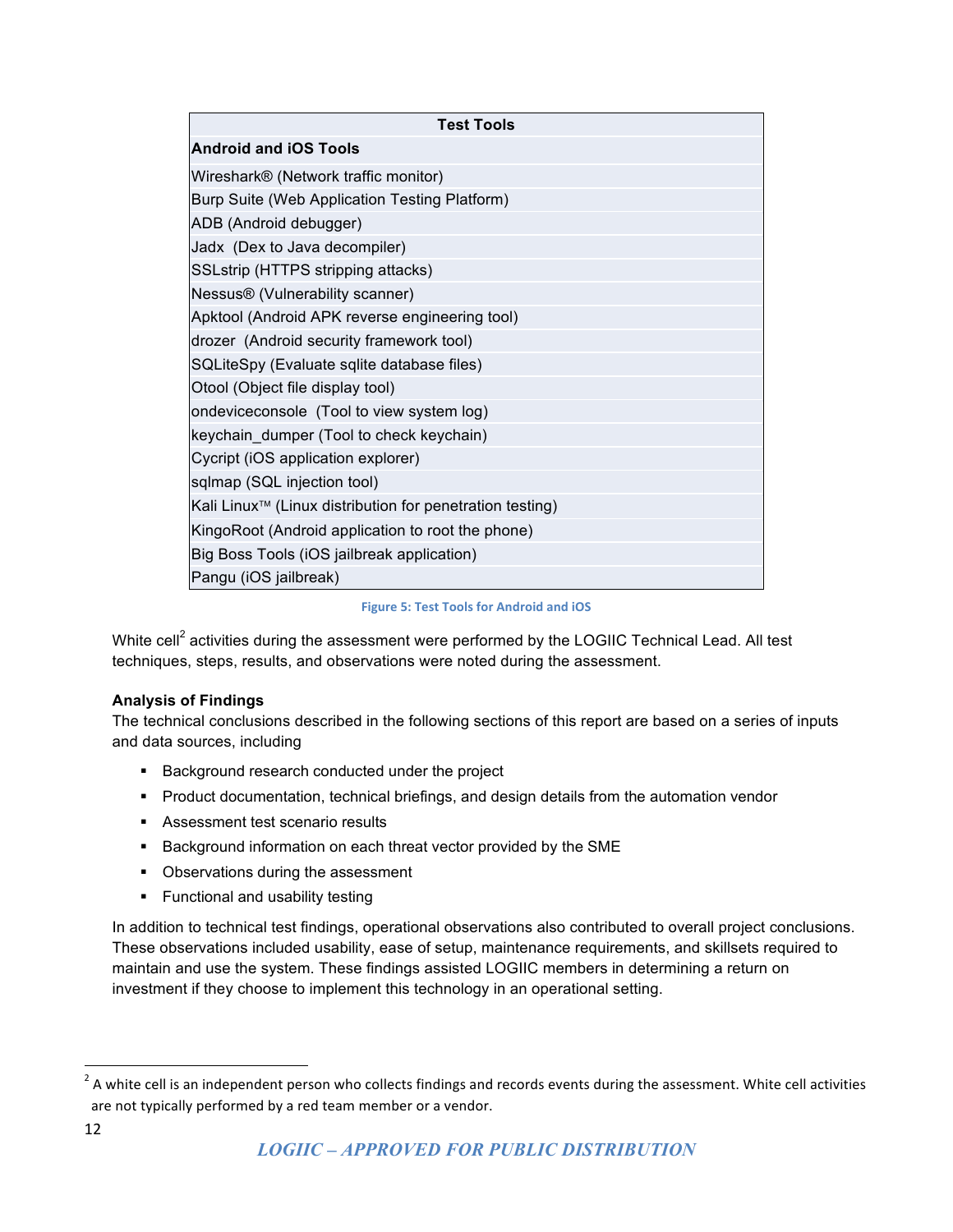### **4** ASSESSMENT FINDINGS

The assessment produced numerous technical and operational findings. This section presents technical and operational findings and key discussion points. Approximately 50 to 80 individual test cases were conducted during each assessment, depending on the test architecture. Findings from each test case were reviewed and ranked by consequence-based severity and likelihood. These technical findings were merged with operational conclusions, and observations were categorized into broader areas. Each area is relevant when considering the selection and implementation of a mobility solution.

### **Technical Risks**

The mobility solutions assessed contained combinations of native applications, iOS and Android, and webbased applications accessible from common browser technology. Individual tests and findings were grouped in these application categories, allowing for broader conclusions to be formed. Common technical risks existed across many of the solutions tested. These are discussed below.

### • **Common Risks in Native Applications**

Many low-impact, but common, high-likelihood attack vectors were present across the solutions tested, including

- o No validation of the certificate and connection to a legitimate server
- $\circ$  No certificate pinning, associating a host with a particular certificate (not applicable to Android)
- $\circ$  No jailbreak detection to ensure that restrictions that prevent a user from fully accessing the root level of the device have not been removed
- $\circ$  No debug detection, allowing an adversary's tools to attach to the application process for further attack
- o No obfuscation of keys or credentials in the application code
- o No implementation of Automatic Reference Counting (ARC) memory management, which reduces the risk of vulnerabilities due to memory allocation
- o Not using the latest versions of TLS

#### • **Common Risks in Web Applications**

Like native applications, web applications have common risks, which are often high in impact and low in likelihood. Because these risks can have a high impact if they are successfully exploited, they require a more sophisticated threat and effort. Web application risks include

- o Vulnerabilities to cross-site scripting and reflected cross-site scripting
- $\circ$  Session handling and termination risks. Terminating a session when a user logs out or after the appropriate timeout is critical to ensuring that residual sessions cannot be hijacked
- o Cookie management. To ensure that an adversary cannot leverage a mishandled cookie to use a session, cookies should not be usable after their expiration or be created by a request from an expired token

#### • **Platform Risks**

Throughout the assessments, conclusions about the attack surface available on the differing mobile device platforms became clear. At the time of testing, the attributes of the Android platform led to a greater attack surface than iOS. For example, requirements for TLS versions in Android applications are lower than those for iOS, which could allow for a less secure application to be developed and distributed on the Android platform.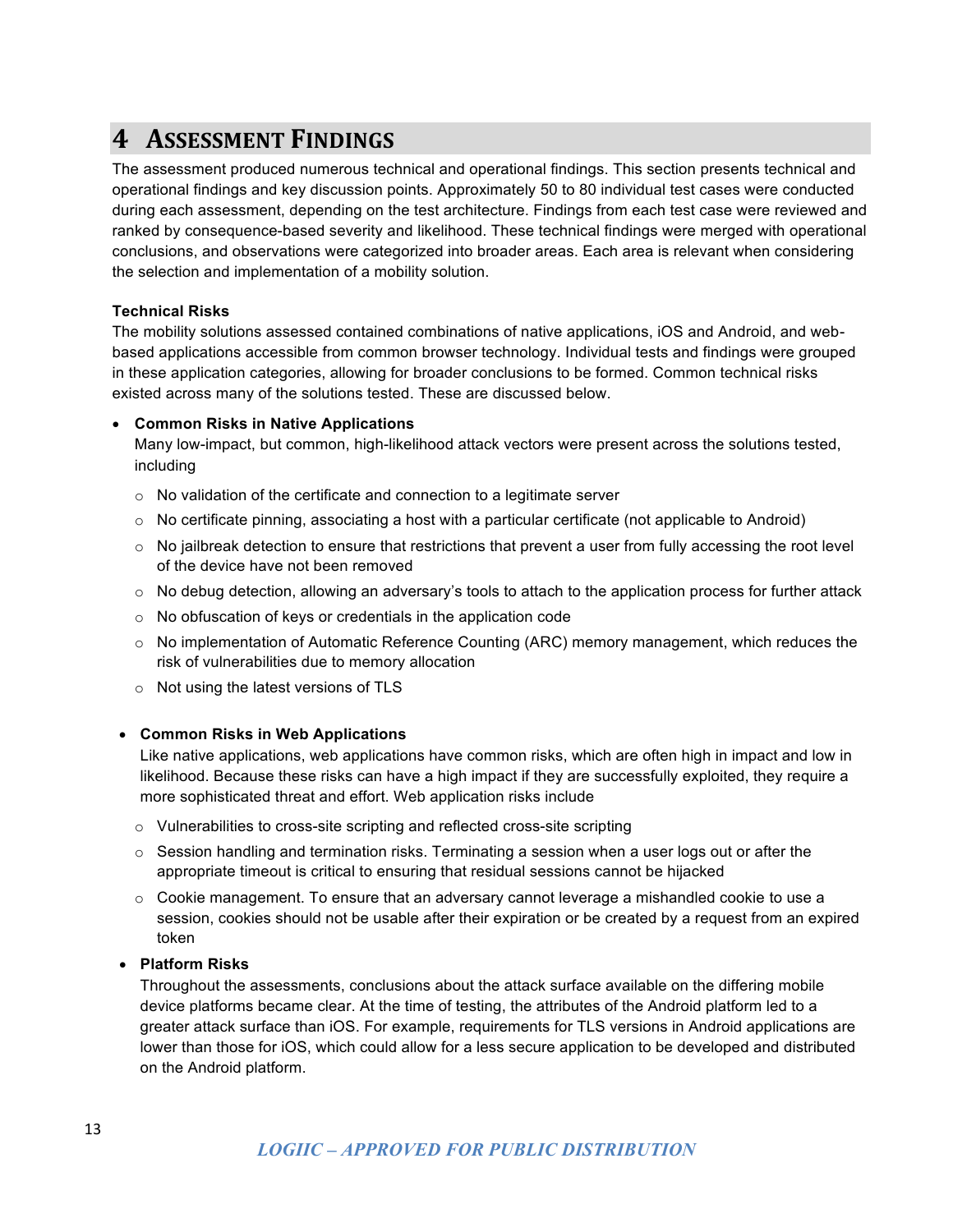Key handling is another example regarding the differences between the Android and IOS platforms. In iOS, keys are stored in the iOS Keychain; in Android, they are stored in the Android Keystore. In iOS, keys in the Keychain are only accessed by the associated application. In Android, the entire default Keystore is accessible by all applications.

Signature verification testing also identified differences between Android and iOS. In cases where signature checking does not occur and a developer-signed certificate is in use, an attacker could create a new certificate, modify code, and perform other actions, such as installing a keylogger to capture credentials for use in a spear-phishing attack. If signature checking is invoked, iOS performs the check throughout the entire process of using the application, but Android, however, does not perform continual checking. Even if signature checking is invoked on the Android platform, it performs the check at a single point in the user's interaction with the application. At that point, credentials could already have been captured using the certificate modification process described above. There are no options within Android to change the signature verification, so mitigation choices are limited. This example illustrates how a platform-specific vulnerability affects a vendor solution and how an asset owner might evaluate that risk based on their current and future use of specific mobile devices.

Regardless of platform (iOS or Android) or the use of web or native applications, securing servers and data hosts within the IACS environment is critical. As for all systems in this environment, maintaining a secure design through good coding practices, patches, and updates is an important aspect of the entire mobile solution.

#### **Connectivity**

Mobility is an evolving technical area within data movement from IACS environments. This evolution has resulted in a spectrum of vendor solutions that vary in their design and connection to the IACS network. Many vendors offer internal and external connection options. While exact vendor definitions vary, mobility in IACS is expanding to allow remote users to receive IACS data and situational awareness through an Internet connection. When selecting and implementing a mobile solution, asset owners should conduct a risk analysis to assess the value of their data and operational-state information.

Vendors also differ in their management of the solution. Some vendors assist asset owners with management of the mobile solution. In fact, some solutions are entirely managed by the vendor at their location, allowing asset owners to connect remotely and only manage the applications on their mobile devices. This model shifts responsibilities of access control, management, and monitoring to the vendor, rather than the asset owner. Other vendor solutions are implemented and entirely managed by the asset owner at their site. Asset owners should perform a risk analysis, based on their own operations, to select a solution within the spectrum of vendor offerings that best meets their objectives within their security and policy framework.

#### **Operational Findings**

Operational findings, collected throughout the assessment, include installation, management, and human interactions with the solution.

#### • **Nature of Mobility**

A number of security and operational findings can be identified from the nature of mobile solutions, which move data and situational awareness information outside the physical boundaries of a control center or site. While these findings may appear obvious, the mobility model, in which potentially high-value data is handled on a small, movable device, is contrary to past best practices and standards. Technical mechanisms to mitigate risk and control access to this data must be considered; moreover, dependencies on adherence to user-handling policies may become critical to maintaining overall security.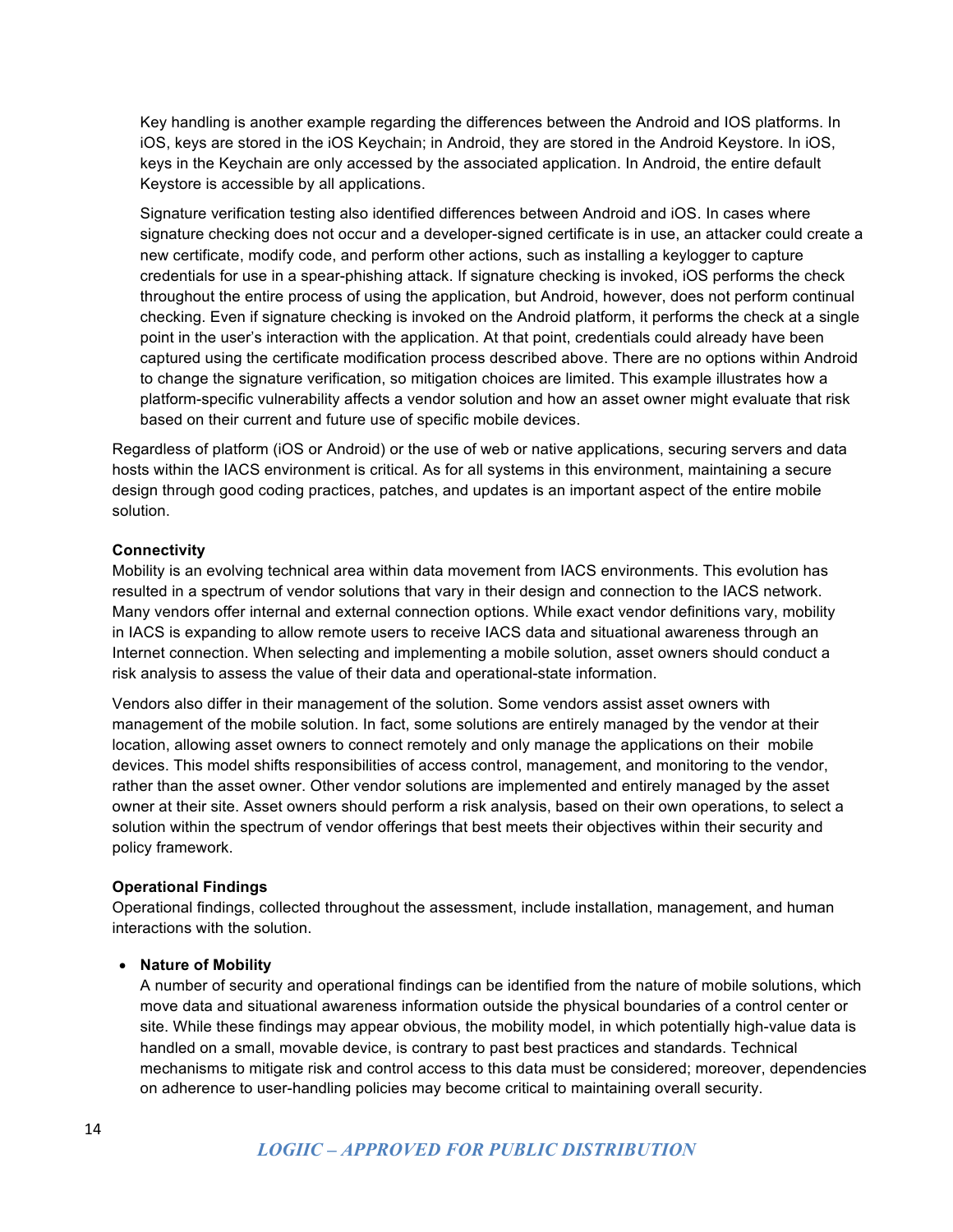The asset owner must also consider the ongoing management of numerous mobile devices. Regardless of the selected vendor solution, implementation of a mobile solution requires management of devices, user accounts, permissions, and device updates. A solution must be coordinated and integrated with existing mobility policies and management plans, and ongoing device management and security maintenance should be included in a return-on-investment analysis of a mobile implementation.

#### • **Device Handling**

Mobile devices can be difficult to fully protect from a physical access and protection from unauthorized view. For example, if an application provides alerts, the alerts may appear on a mobile device screen even when the device is locked. Display of data or alerts need to be carefully considered and controlled by the user.

Single-user devices may be necessary to prevent unauthorized access to data. Even if devices are shared with different login credentials, stored data or displayed application alerts may be accessible by any user. It should be assumed that if an authorized person has physical access to a mobile device, he or she may be able to access the data. Unfortunately, physical protection of the device and single-user access is often controlled only through operational user policies. Likewise, policies preventing a user's ability to backup data to the cloud or to download to unprotected devices may be necessary.

If a mobile device retains data, alerts, login information, or other application data, policies and procedures should exist for decommissioning or reusing a device. These procedures should address device disposal at levels commensurate with the data and information on the device and in conjunction with other IACS asset policies.

#### • **Supply-Chain Components**

As is common in the development of technology solutions, third-party components are often included to facilitate development or provide additional features. With the use of web and application tools and components, new security risks can become inherent to the broader solution. The efficiency and flexibility that these tools can add to the development cycle are beneficial to the vendor and ultimately to the end user, however, neither the vendor nor the end user may have the ability to mitigate these vulnerabilities. Awareness of these components in the broader solution can help asset owners weigh the risks. A discussion with the vendor can provide the asset owner with a detailed understanding of the coding framework and backend.

#### • **Installation, Maintenance, and Management**

As with the implementation of any new technology in the IACS environment, the installation and ongoing maintenance of the solution should be considered. Initial installation and setup is often coordinated with the vendor. The installation and testing of typical configurations can range from one to multiple days. Planning considerations should include user permissions and access as defined by the asset owner. Once implemented, ongoing management and maintenance should be considered at several levels:

#### o **Server**

Data and application servers in the IACS environment must be kept current with operating system and application patches and updates.

#### o **Application updates**

Vendor application updates, hotfixes, and patches are necessary to maintain security.

#### o **Users**

Changes in user permissions, such as for staff who no longer need access, must be addressed in a timely manner that complies with the asset owner's security policies.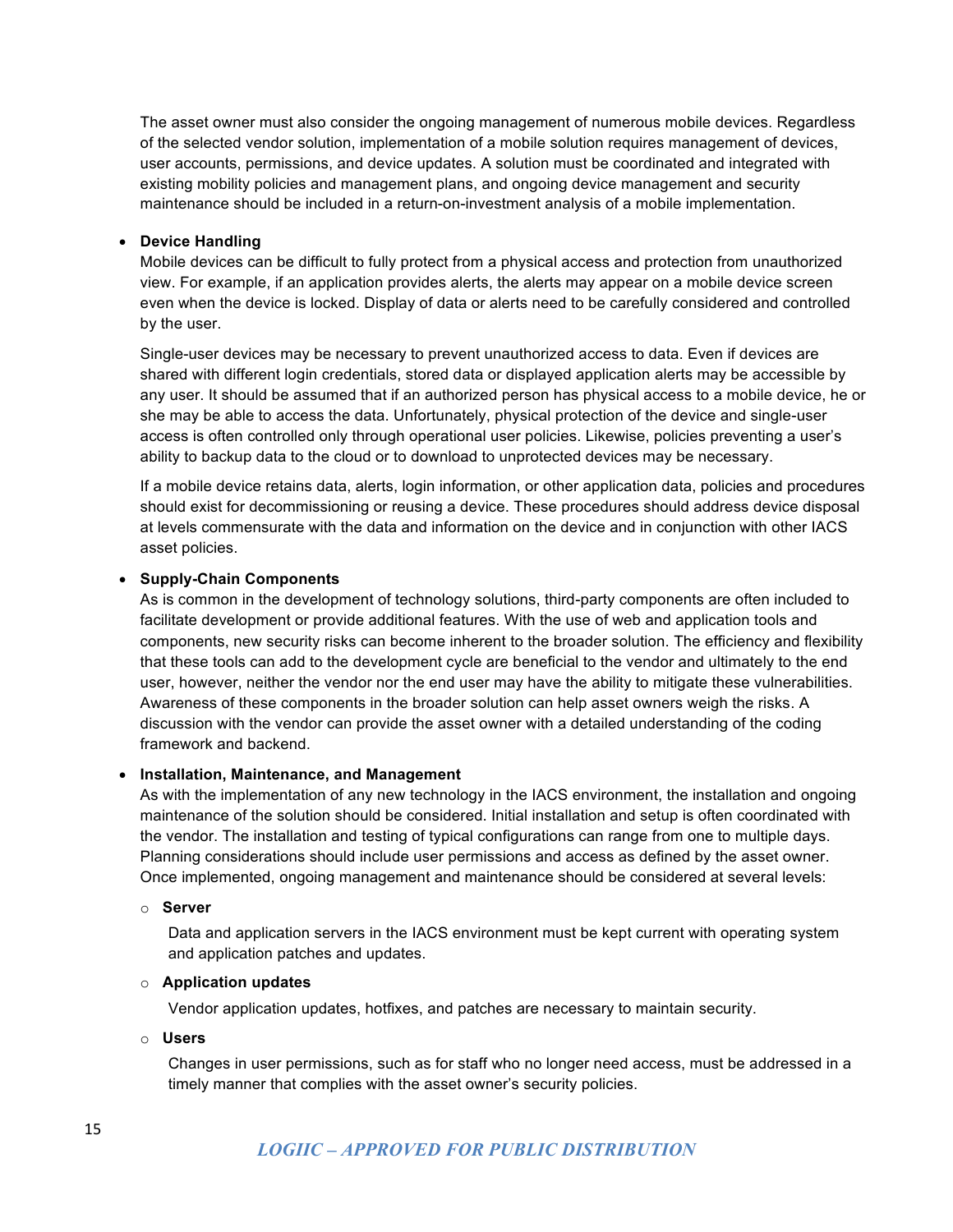### o **Devices**

In addition to security and version updates on devices, the overall lifespan of mobile devices must be managed including replacement and decommissioning schedules that take into account the mobile applications and data. Long-term support from the vendor that includes updates and alignment with the vendor's roadmap should also be considered. Mobility is a dynamic space with many expanding capabilities in IACS applications.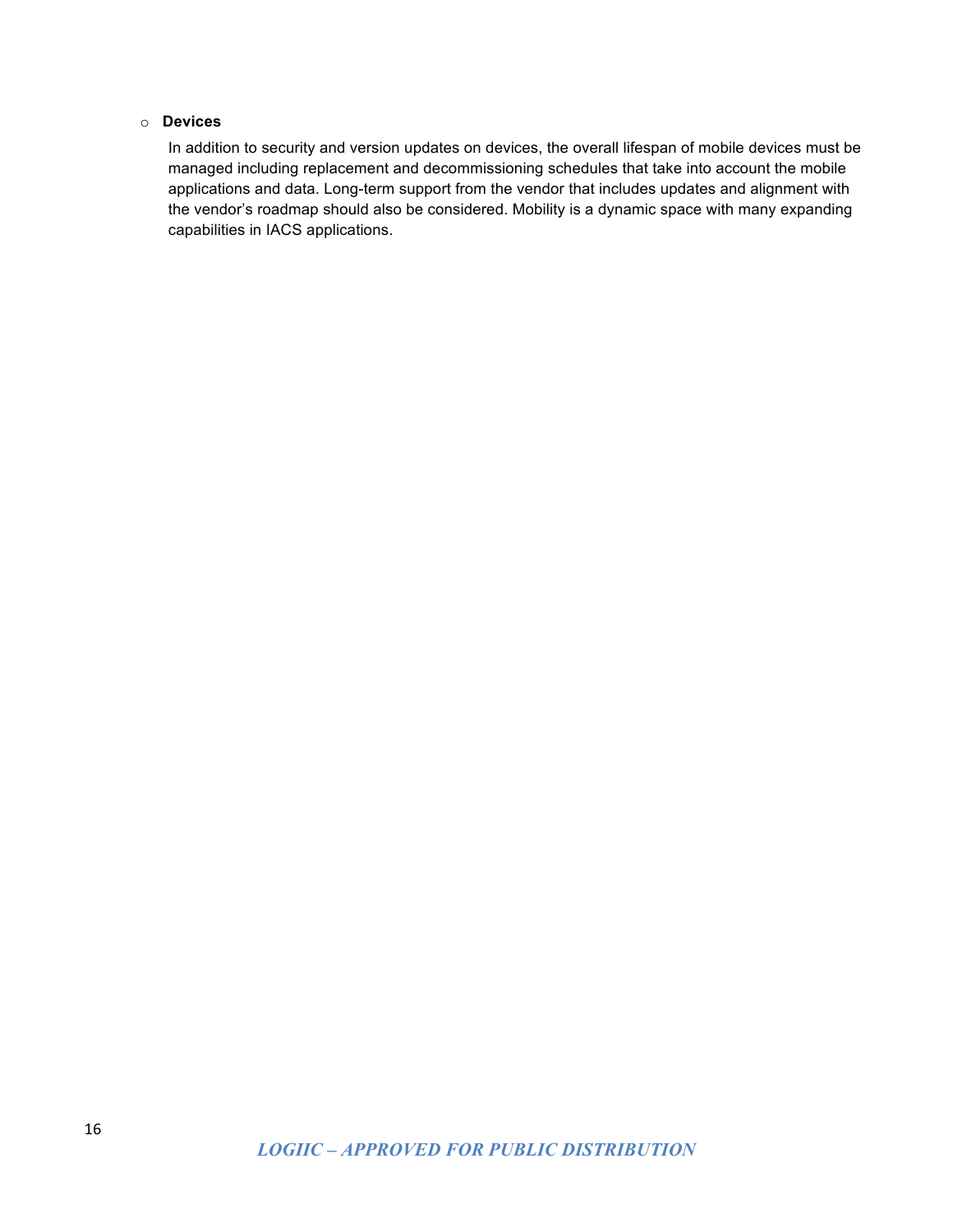# **5 CONCLUSIONS**

As part of the movement to provide real time data to decision makers outside the physical control center or site, mobility solutions are becoming more common and more capable in the IACS environment. Movement of the data to mobile applications or web access requires careful planning and risk analysis. Operational efficiencies, speed of decisions, and increased situational awareness are all benefits of accessing data, status, or alerts on a mobile platform. This project evaluated multiple mobile solutions, resulting in the identification of risks from diverse solutions.

Like all LOGIIC assessments of new technologies for IACS, this project identified both technical and operational findings. The nature of the mobile solution lends itself to the risks inherent in moving data outside the control center or site. Asset owners can work closely with vendors to ensure that technical risks are mitigated through the solution's design and life-cycle maintenance. Operational risks may be best handled through organizational security policies and procedures.

Asset owners should conduct a risk analysis of any potential mobile solution before selection and implementation. Solutions vary in design, connectivity options, levels of asset owner management, and other factors. The spectrum of possible implementation solutions requires the asset owner to make a selection based on risk, return on investment, resources available for management, among other considerations.

After reviewing the initial project questions, the project team drew the following brief conclusions:

#### **What security controls are required on the end devices? Are some devices more secure than others?**

Access control and security management are required on end devices and application and web browsers. Technical security controls are included in most vendor solutions. These must be configured and managed to maintain security. Device management may also be controlled through operational policies.

#### **What is provided by the vendor? Can a third-party mobile device be used?**

Most vendors provide software solutions that can be integrated on the asset owner's mobile devices. While vendors may provide native applications to run on Android or iOS, some offer web applications that can be accessed by most browsers, either on a mobile device or a remote system.

#### **What security controls are required to secure the server or application?**

Servers in the IACS environment must be maintained with good security practices including access control, lifecycle maintenance, and change management. Vendor applications, whether on the server or the devices, should be maintained with updates and patches as necessary. Supply chain management of risks must also be passed down from the vendor to the asset owner for mitigation. This includes maintaining security of thirdparty components and tools in the solution.

#### **How do the mobile devices connect to the server?**

Vendor solutions vary in their connectivity to the IACS environment. Most vendors offer two ways of connecting, from some level inside the network or from the Internet. Connectivity choices should be made by the asset owner based on operational need, value of data, and acceptable risk.

### **What functionality is provided within the application? Read-only data access or perform control?**

The solutions tested in this project provided read-only access to data. Other available solutions advertise that control capability is provided from the mobile device. LOGIIC members did not identify these solutions as viable considerations for their operations; however, the capability to perform remote control may exist in the market.

#### **What security controls are required to maintain the integrity of data in transit?**

Data in transit requires the vendor to successfully implement encryption mechanisms in their solution. The asset owner should verify that these mechanisms are using the most current and secure methods and can be maintained throughout the life-cycle.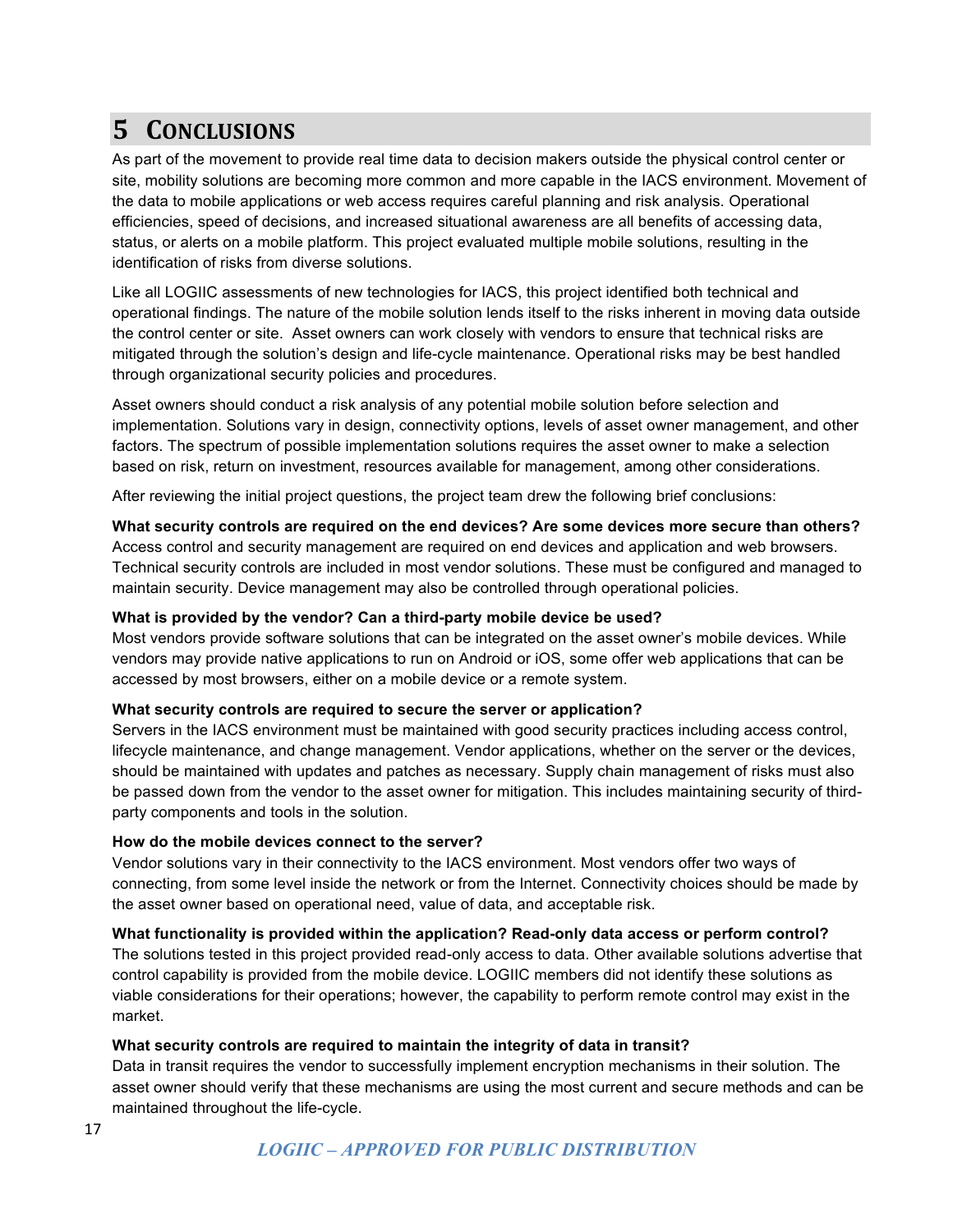#### **Is data stored on the device?**

Data, alerts, and status messages can be stored on the mobile device in many of the vendor solutions. Data at rest on the device should be encrypted and use controls to prevent unauthorized access. Data residing on the device should also be considered if the device is shared among multiple users or when the device is decommissioned or repurposed.

#### **What authentication mechanisms are in place?**

Most vendor solutions require authentication if an application or web browser is used to access the data. Viewing application alerts and status messages that appear on the device may not require authentication.

Mobility solutions for IACS are evolving rapidly and eliminate the need for a decision maker to be onsite or communicate by voice or email to make operational decisions or respond to issues. Given the disparities in solution designs and connectivity options, no single model for securing mobile solutions in IACS exists. Rather, an asset owner should work with the vendor to gain a full understanding of the attributes and technical details. This information can be used by the asset owner to ensure that a solution is selected and implemented to best match their risk portfolio and operational goals. Examples of this information include:

- Solution design
	- o Native or web application design
	- o Supply chain components
	- o Encryption mechanisms
- Network configuration
	- o Connectivity options
	- o External and internal users
- Device options
	- o Platform options
	- o Control of displayed data
	- o Device handling and user policies
- Security of data
	- o Data in transit
	- o Data in storage
- Management
	- o Users, permissions
	- o Server
	- o Applications
	- o Devices
	- o Patches and updates

Given the nature of mobile devices, implementing them for use with IACS data or within the IACS environment requires consideration of the technical security measures and operational user policies. From the assessments, it can be concluded that these solutions can be used in the IACS environment securely if these measures are considered and carefully implemented.

Studies performed by LOGIIC as part of this project indicate asset owners' desire to increase the speed and efficiency of decisions by movement of IACS data to mobile devices to eliminate the need to physically access the control system to gain this information. Vendors are currently offering a spectrum of solutions for mobility in the IACS environment. This is a rapidly evolving market space with a variety of options for connectivity, data display, and user awareness. Given the variance in solutions offered today, asset owners should select a design that best meets their risk portfolio and operational needs, but also consider long-term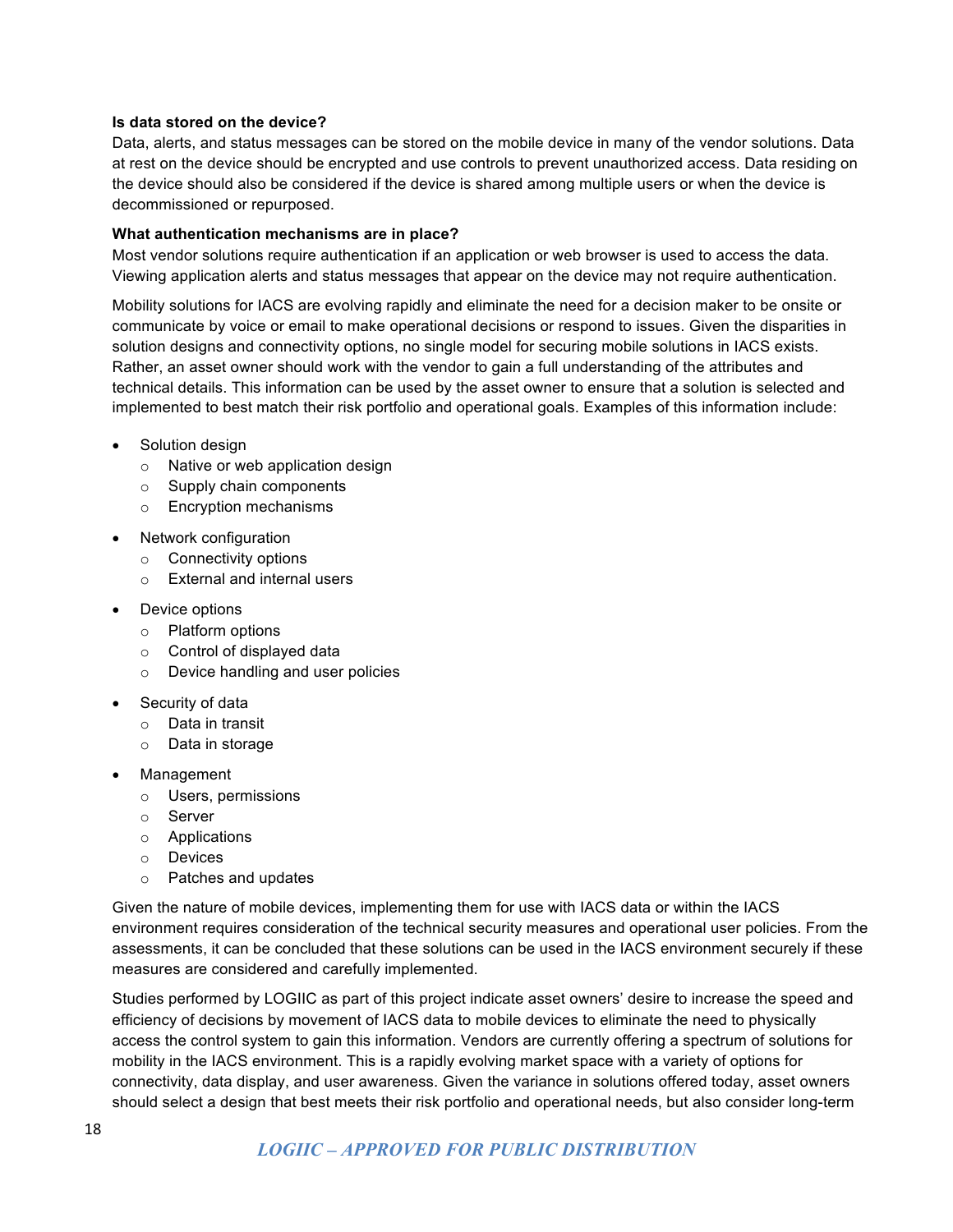life-cycle management and growth. Increased real-time data availability, growth of DMZ structures, and expansion of situational awareness outside control center boundaries will contribute to the expanded role of mobility in IACS environments. This project concludes that implementing mobility in this environment can be done securely if technical and design aspects are managed with appropriate security controls. Likewise, lifecycle management is required to ensure that a level of security is maintained in the mobile architecture. Because moving data outside the physical protections of the IACS environment diverges from past standards and best practices, mitigating risks requires putting the right controls in place throughout selection, design, implementation, and ongoing maintenance processes.